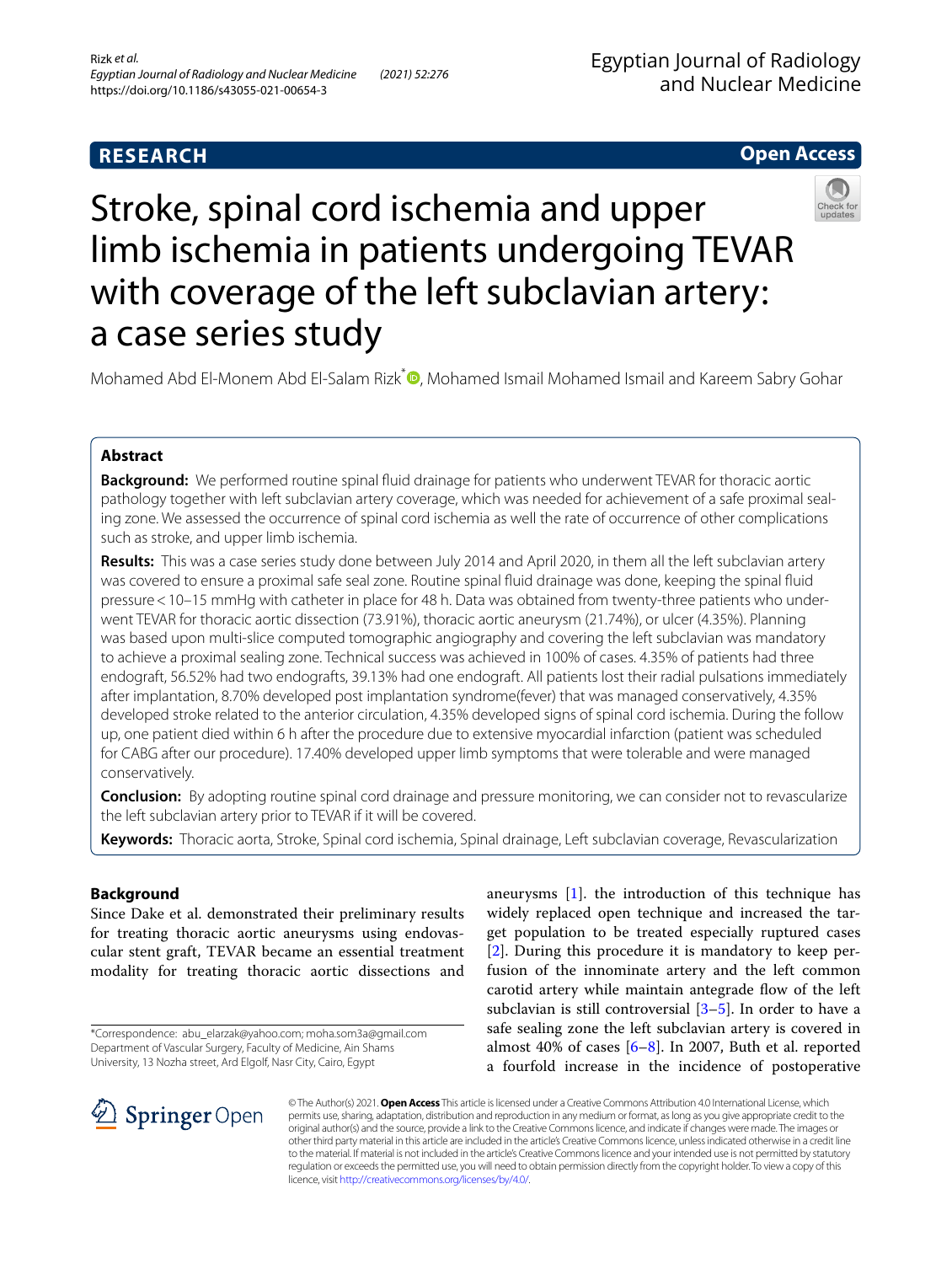paraplegia with intentional coverage of the left subclavian artery [[9](#page-5-6)]. Also Chung et al. showed an increased risk of stroke by 2.17 fold  $[10]$  $[10]$ . But up till now there was no consensus regarding revascularization of the left subclavian artery, other investigators concluded that it is safe to cover the left subclavian artery without revascularization such as, Lee et al., who concluded that it is safe to cover the left subclavian artery without revascularization in patients having bilateral patent vertebrobasilar junctions [[11\]](#page-5-8). Another notion by Maldonado et al., who noted that revascularization of the left subclavian artery carried a higher incidence of cerebrovascular accidents [[12\]](#page-6-0). But what about CSF drainage during TEVAR?. Drainage of CSF has been widely practiced during open thoracic aortic repair, as well it has been accepted and recommended during open repair of thoracic aortic pathology [\[13,](#page-6-1) [14](#page-6-2)].

On the contrary, the role of CSF drainage in TEVAR is less defned due to the lack of randomized studies or high quality observational studies [[15](#page-6-3), [16\]](#page-6-4).

Although the endovascular option for management of thoracic aortic pathology eliminates the need for aortic cross clamping needed in open surgery but the risk of spinal cord ischemia remains [[9,](#page-5-6) [17\]](#page-6-5).

The reported incidence of spinal cord ischemia and associated complications in TEVAR ranges from 1 to 10% [[18–](#page-6-6)[20](#page-6-7)].

There is a wide range of varying protocols as regard the employment of CSF drainage during TEVAR procedures with no formal guidelines as regard placement of a CSF drain or not [\[21–](#page-6-8)[23\]](#page-6-9).

However, to date, no consensus has been reached regarding the timing, indication, and use of CSF drainage in patients undergoing endovascular repair of the thoracic and thoracoabdominal aorta [\[24](#page-6-10)].

The aim of our study was to record the rate of spinal cord ischemia, stroke, and upper limb ischemia in patients with routine spinal fuid drainage and monitoring in whom there is a necessity to cover the left subclavian artery during deployment of the stent graft in TEVAR procedures.

#### **Methods**

Between July 2014 till April 2020, twenty-three (23) patients have had thoracic aortic lesion that was treated by applying a stent endograft, the anatomic morphologic characteristics of the lesion (the dissection fap was starting at the origin of the left subclavian artery and/ or retrograde extension of the dissection plane beyond the safe sealing zone) made it necessary to cover the left subclavian artery to achieve a safe sealing zone (presence of 2 cm of healthy aortic wall for proximal sealing). All patients were refereed due to suspicion of thoracic aortic pathology and were treated on elective basis.

All patients were subjected to careful history taking, examination, routine preoperative laboratory investigations including echocardiogram, cardiological and anesthesiologic assessment. We excluded patients with history of CABG using the internal mammary artery to avoid occurrence of myocardial infarction due to decreased fow in this internal mammary due to blockage of the left subclavian artery. Informed consent was obtained from patients for data collection and for the procedure as is standard according to the local institutional review board's approval (IRB 00006379).

#### **Pre‑interventional imaging and landing zones**

The decision of intervention was based upon a multi-slice contrast enhanced computed tomography with threedimensional reconstruction. The scans of patients were studied using the OsiriX software [\(www.osirix-viewer.](http://www.osirix-viewer.com) [com](http://www.osirix-viewer.com)) to identify the proximal and distal landing zones necessary to cover the whole pathology, the diameter and length of the aortic segment needed to be covered and the diameter of both common femoral arteries to determine the best access site for the delivery system. Endografts were oversized by 10–20% according to the pathology needed to be treated.

Proximal landing zone was identifed using "TEVAR reporting standards" made by "Society for Vascular Surgery Ad Hoc Committee" [\[25](#page-6-11)].

#### **Pre‑interventional spinal drainage**

We adopted a routine spinal drainage protocol. A spinal catheter was inserted, and initially 10 ml were drawn slowly upon insertion of the catheter, another 10 ml were drawn slowly upon deployment of the stent graft. We always kept CSF Pressure<10–15 mmHg.

#### **Procedure**

After spinal catheter insertion, all patients were subjected to general endotracheal anesthesia, exposure of the right or left common femoral artery was done surgically according to the planned access site. A 6F sheath was inserted in the common femoral artery through which a hydrophilic 0.035 guide wire was positioned in the ascending aorta, upon which a pig tail supporting catheter was advanced. We exchanged the hydrophilic wire with an extra stiff one (Lunderquist®, Cook Medical).

Another 6F sheath was inserted through a right brachial access, through which a diagnostic catheter is advanced over a hydrophilic wire and positioned in the arch of the aorta for angiography.

The femoral sheath was exchanged with the endograft delivery system (Zenith TX2 or Zeinth Alpha, COOK MEDICAL), the system was advanced to the arch of aorta, angiography was done to identify the proximal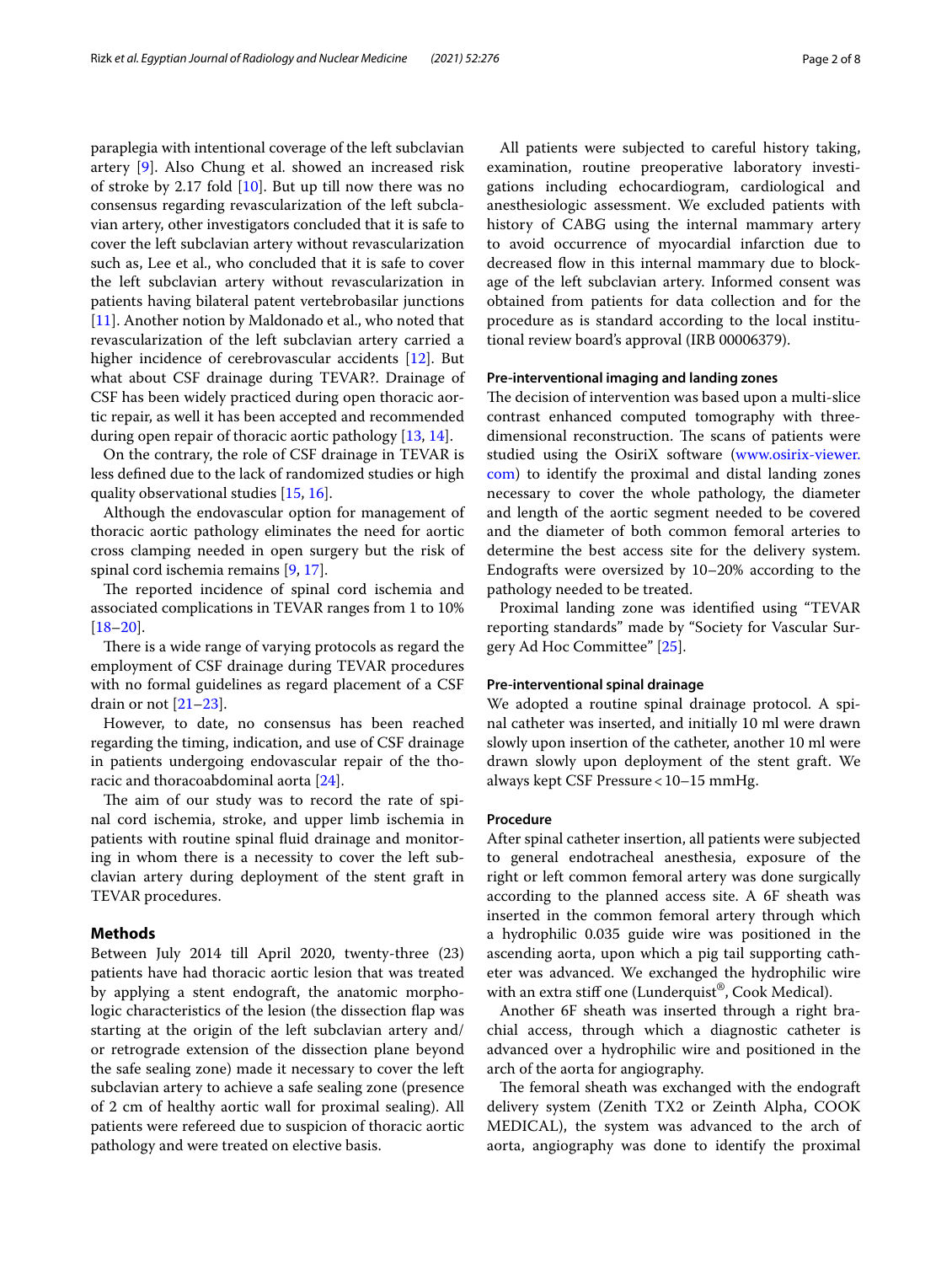sealing zone (zone 2) with origin of the left subclavian arising from it. Deployment of the endograft was done under fuoroscopy to ensure perfect positioning.

Completion angiography was done, and according to the preoperative plan another stent could be applied with attention to the distal seal zone.

#### **Post procedural care and follow up**

Patients were awakened checked for signs of stroke, upper limb ischemia, spinal cord ischemia. Then were transferred to intensive care unit for close observation, with the spinal catheter in place to continue monitoring of spinal fuid pressure keeping it<10–15 mmHg.

The catheter was left in place for 48 h and patients were followed up neurologically for development of weakness of the lower limbs and drainage was done then.

Follow up computed tomographic angiography was done at two month and 6 months for follow up.

Technical success was considered when completion angiography showed precise deployment of the stent graft as planned with complete exclusion of the target pathology (covering of the proximal tear with no type 1a endoleak, exclusion of the aneurysm or ulcer). Freedom from procedure related complications and the need for reintervention was considered as a clinical success.

All procedures were done by skilled vascular surgeons with endovascular capabilities and experience.

#### **Results**

This was a case series study with data obtained from 23 patients with demographics shown in Table [1](#page-2-0), from the period of July 2014 till April 2020, patients underwent placement of an aortic endograft to treat a thoracic aortic pathology (Table [2](#page-2-1)) either dissection or aneurysm.

From the fve patients with coronary artery disease only one has had CABG not using the internal mammary as a graft.

#### <span id="page-2-0"></span>**Table 1** Patient demographics

|                         | <b>Number</b>  | $\%$  |
|-------------------------|----------------|-------|
| Sex                     |                |       |
| Male                    | 22             | 95.65 |
| female                  | 1              | 4.35  |
| Age (mean $\pm$ SD)     | $52.95 + 6.35$ |       |
| Co-morbidities          |                |       |
| Hypertension            | 21             | 91.30 |
| Diabetes mellitus       | 9              | 39.13 |
| Coronary artery disease | 5              | 21.74 |
| stroke                  | 1              | 4.35  |
| End stage renal disease | 1              | 4.35  |

<span id="page-2-1"></span>

|  |  |  | Table 2 Thoracic aortic pathology |
|--|--|--|-----------------------------------|
|--|--|--|-----------------------------------|

| Aortic pathology | <b>Dissection</b> | Aneurysm   | Ulcer    |
|------------------|-------------------|------------|----------|
| Number           | 17 (73.91%)       | 5 (21.74%) | 1(4.35%) |

Exposure of the left common femoral artery was done in 18 patients (78.26%), while the other 5 (21.74%) patients, we did expose the right common femoral artery. The whole procedure time ranged from 50 min to two hours with a mean time of 85 min. Patients were transferred to the intensive care unit post procedural. All procedures were uneventful except for one patient, in whom the proximal sealing zone was not achieved and another endograft was inserted to achieve this goal immediately.

Three endograft stents were used in one patient (4.35%), two endograft stents were used in 13 patients (56.52%), and only one endograft stent was used in the rest of patients (39.13%). The choice of the number of stents were based upon preoperative planning to cover the whole thoracic aortic pathology.

Technical success was achieved in 100% of cases (Fig. [1\)](#page-3-0).

Patients were transferred to the intensive care unit fully conscious, with no signs of spinal cord ischemia. All patients had lost their left radial pulsations, with slight coldness of the left upper limb but with full motor power.

Patients were observed in the intensive care unit for 48 h with the spinal catheter in place keeping the CSF pressure<10–15 mmHg. As regard the adverse events (Table [3](#page-3-1)), only one patient developed signs of Spinal cord ischemia after four hours of the procedure then this patient developed severe chest pain then arrested with failure to resuscitate him (the patient died 6 h after the procedure). This patient had a thoracic aortic aneurysm, his preoperative cardiological assessment showed an ejection fraction of 35% with multiple segments of segmental wall motion abnormalities, and his pre-procedural coronary angiography showed multivessel disease for CABG, and cardiac surgery opinion was to postpone the bypass till after treatment of his aneurysm.

Two patients (8.70%) developed post implantation syndrome, fever that was managed conservatively and subsided within two weeks from the procedure.

Neurological assessment of patients was done to assess for development of stroke or not. All patients did not show any sign for development of stroke either related to the anterior or posterior circulation except for one patient who developed left sided hemiparesis three months after the procedure. This patient was investigated and was found to have minute infarcts in the right temporal and parietal lobes. This was a stroke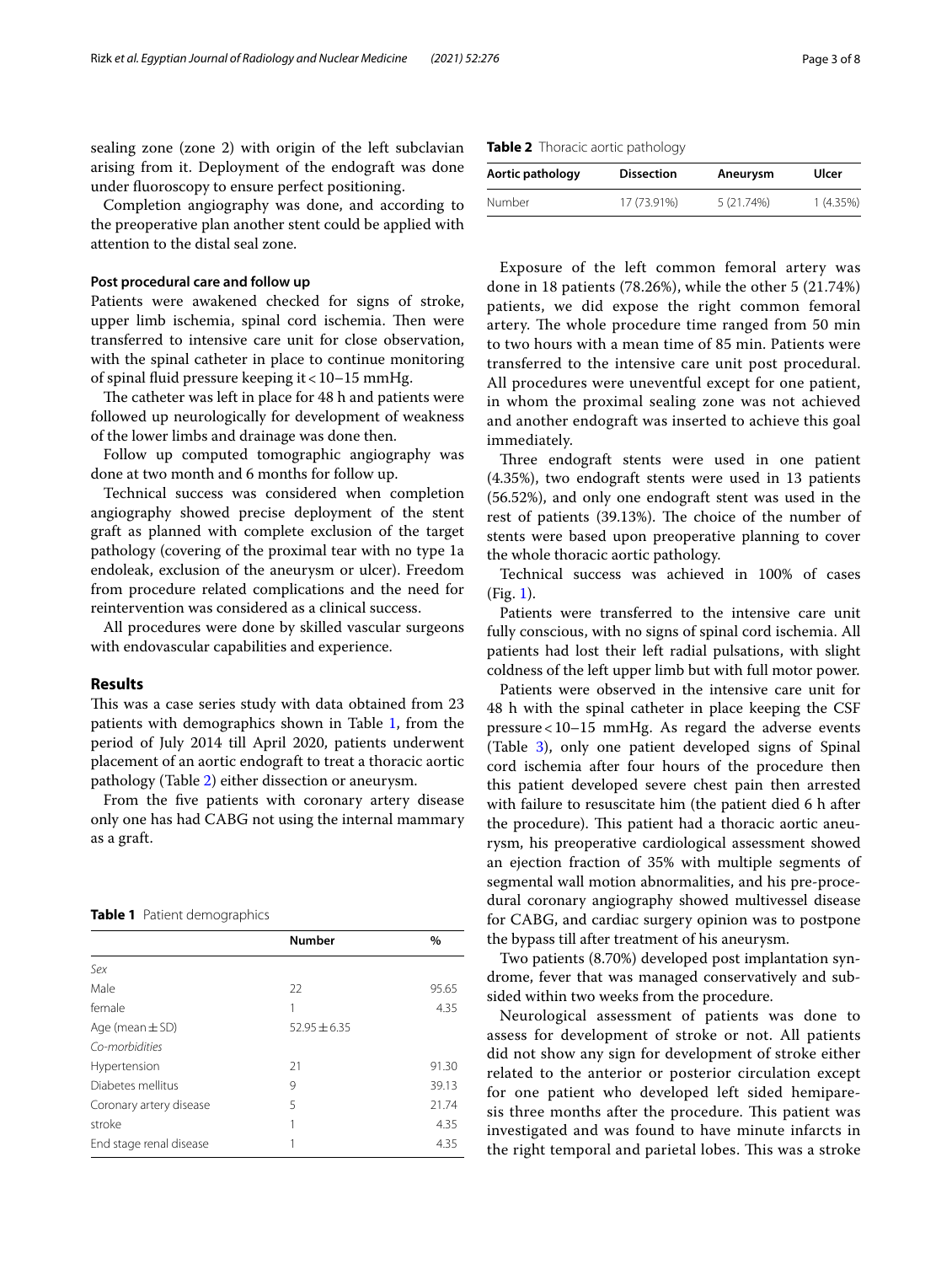

<span id="page-3-1"></span><span id="page-3-0"></span>**Table 3** Major adverse events

|                               | Major<br>adverse<br>events | <b>Remarks</b>                                                       |
|-------------------------------|----------------------------|----------------------------------------------------------------------|
| Death<br>Spinal cord ischemia | 1(4.35%)<br>1(4.35%)       | The same patient, two<br>endografts were deployed<br>in this patient |
| Stroke                        | 1(4.35%)                   |                                                                      |
| Acute upper limb ischemia     | $0(0\%)$                   |                                                                      |
| Total                         | $2(8.70\%)$                |                                                                      |

related to the anterior circulation. The patient was managed conservatively, and his symptoms improved.

As regard the upper limb symptoms, immediately after deployment of the endograft, the patients lost their left radial pulsations. After the patient was awakened, his left upper limb was examined for signs of acute ischemia. All patients did not complain of pain, showed good power of movement comparable to the right side, with slight temperature diference. During follow up, left upper limb symptoms were noted in four patients (17.40%) in the form of upper limb claudication or tingling sensation upon elevation of the upper limb. These upper limb symptoms were tolerable, were managed conservatively. Conservative management was in the form of Cilostazol which is an antiplatelet and vasodilator together with Naftidrofuryl which is a vasodilator drug, both are used in case of claudication and chronic limb ischemia.

Follow up contrast enhanced computed tomography was done after two and six months, showed no signs of endoleak (Fig.  $2$ ). The origin of the left subclavian from the arch of aorta was not visualized in three patients (3/22) (13.63%), with reflling of the distal part of the left subclavian.

## **Discussion**

To achieve a successful TEVAR procedure, we must have an adequate proximal seal zone, in one third of the patients this seal zone will not be reached unless we covered the left subclavian artery [[8\]](#page-5-5). But what about the complications related to such maneuver? It is the same with spinal drainage during TEVAR procedures, CSF drainage has proven its efficacy during open surgical repair of thoracic aorta but with TEVAR, it is still under studying. By reviewing literature, we found lack of clear evidence on either spinal fuid drainage or revascularization of the left subclavian artery in the prevention of both spinal cord ischemia and stroke, The Clinical Practice Guidelines of the European Society for Vascular Surgery (ESVS) on management of Descending Thoracic Aorta Diseases stated that it should be considered giving it level C evidence, and grade IIa recommendation [[26\]](#page-6-12).

In this case series there was a necessity to cover the left subclavian artery to achieve a safe sealing zone. We adopted a policy of routine spinal catheter placement and monitoring of spinal fuid pressure keeping it below 10–15 mmHg. We recorded the occurrence of spinal cord ischemia, stroke, and upper limb ischemia in this case series and we found that 0% of our patients developed acute upper limb ischemia, 4.35% of patients developed stroke related to the anterior circulation 3 months post-procedure, and 4.35% developed signs of spinal cord ischemia.

The rate of spinal cord ischemia during TEVAR, though it is less than open surgery, but it ranges from 3 to 5% [[27](#page-6-13), [28\]](#page-6-14).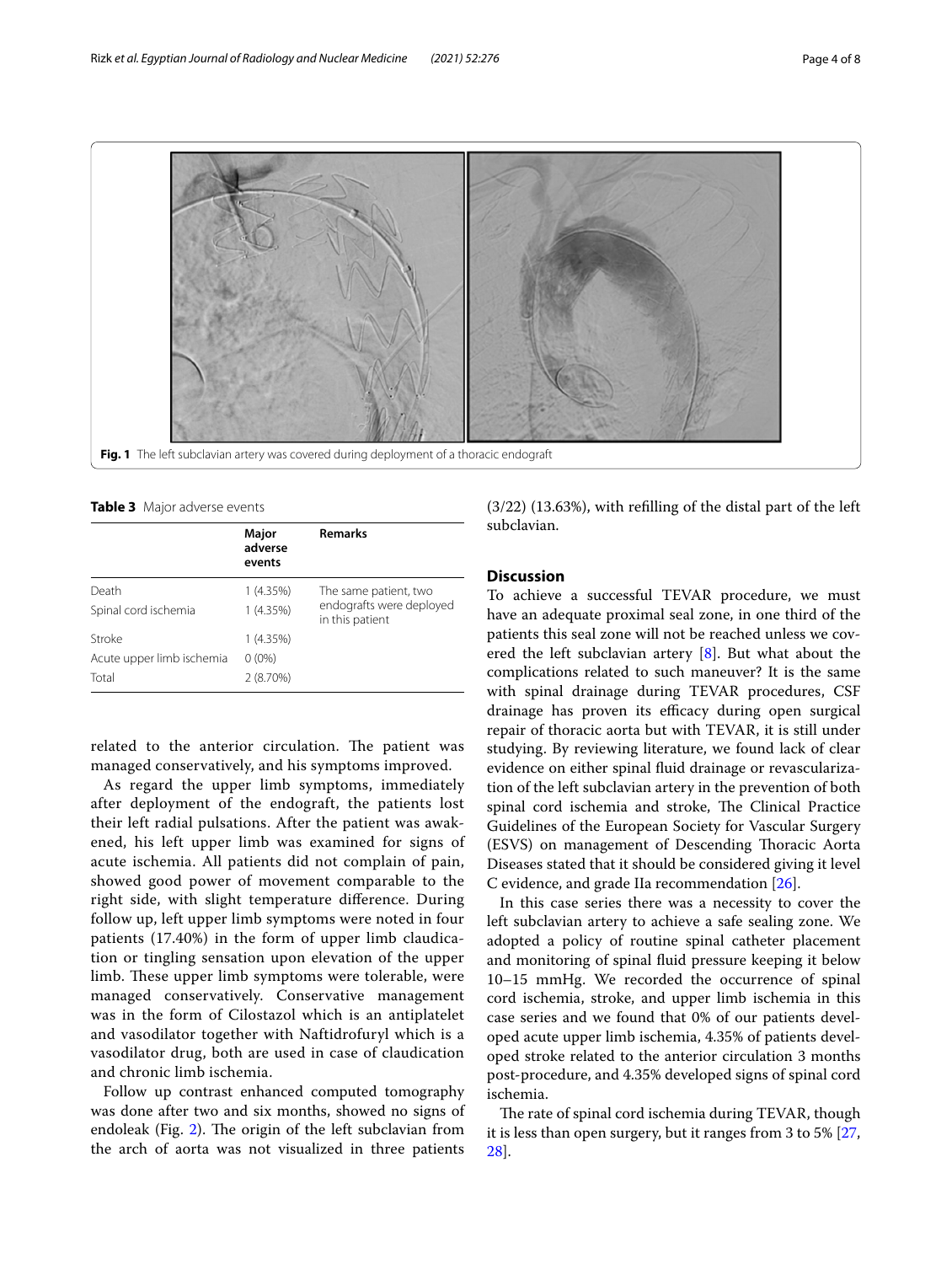

<span id="page-4-0"></span>endograft, the origin of left subclavian was not visualized white arrow, **c** a patient with a single endograft, **d** a patient with two endografts with non-visualization of the origin of the left subclavian artery

Mazzeffi et al., performed routine spinal fluid drainage in high risk patients undergoing TEVAR and the overall rate of paraplegia was 2% [[29](#page-6-15)].

In the study by Suarez-Pierre et al., which was done over 4287 patients who underwent TEVAR it was found that the rate of spinal cord ischemia was 2.5% in patients who underwent TEVAR without spinal drainage versus 1.5% in patients with spinal drainage [[30\]](#page-6-16).

Some adopted a selective protocol for spinal fuid drainage keeping it to the high risk group for developing spinal cord ischemia to spare the low risk group the complications of spinal drainage  $[31, 32]$  $[31, 32]$  $[31, 32]$  $[31, 32]$ . But the role of this adjunctive procedure is less defned due to the lack of high quality observational evidence or randomized studies [\[15,](#page-6-3) [16](#page-6-4)].

There is a general agreement that patients with focal descending thoracic pathology and can be treated with short endograft (<15 cm) are at lower risk of spinal cord ischemia [\[33](#page-6-19), [34\]](#page-6-20). While the EUROSTAR registry showed increased incidence of spinal cord ischemia in patients without revascularization of the left subclavian artery versus patients who underwent prior revascularization  $(8.4\% \text{ vs } 0\%; P=0.049)$  [\[9](#page-5-6)].

In our study the incidence of spinal cord ischemia was 4.35% with coverage of the left subclavian artery and routine spinal fuid drainage. On the contrary Maldonado et al. reached a conclusion that with covering the left subclavian artery, there is no increased risk of spinal cord ischemia or stroke if a selective revascularization strategy was adopted [\[12\]](#page-6-0).

As for left subclavian artery coverage, in the beginning it was mandatory to revascularize the left subclavian artery prophylactically if it will be covered during TEVAR procedures [[35\]](#page-6-21). But this did not become a common practice. In the "meta-analysis by Rizvi et al.", there was a low-quality evidence suggesting that covering the left subclavian artery is associated with signifcant increase in arm ischemia, vertebrobasilar ischemia, and possibly spinal cord ischemia and anterior circulation stroke [\[36\]](#page-6-22).

Other studies showed that covering the left subclavian artery during endograft deployment is well tolerated without a revascularization procedure and carries no additional morbidity [\[37](#page-6-23)[–39\]](#page-6-24).

In the series by Antonello et al. for treating traumatic descending thoracic aortic transection, intentional coverage of the left subclavian artery without revascularization, it was found that patients did not develop signs of vertebrobasilar insufficiency, paraplegia, or stroke  $[40]$  $[40]$ .

Another meta-analysis comparing the outcomes of intentional coverage of the left subclavian artery during TEVAR procedures with or without revascularization, showed nonsignifcant trends with revascularization in preventing stroke and spinal cord ischemia [[41\]](#page-6-26).

Delafontaine et al. found in his retrospective analysis of the "Nationwide Inpatient Sample Database" that the rates of spinal cord ischemia and upper extremity ischemia were similar between patients who underwent revascularization of the left subclavian artery versus those without while the peri-operative cardiac complications, stroke, pulmonary complications were signifcantly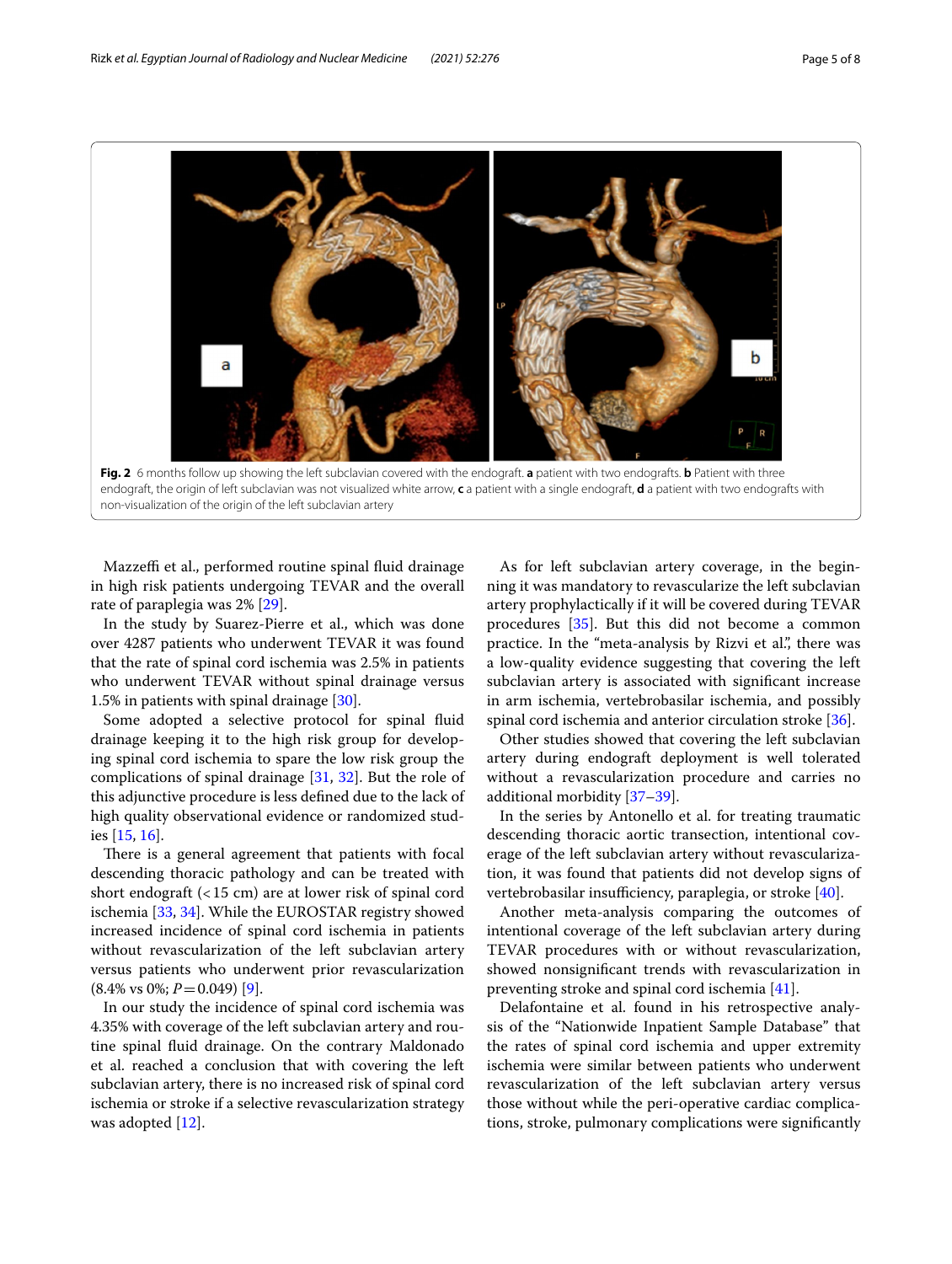higher in patients who underwent TEVAR with left subclavian artery revascularization [\[42\]](#page-6-27).

In is known that the overall incidence of stroke during TEVAR ranges from 3.2 to 6.2% [\[43](#page-6-28)]. In our study the rate of stroke was 4.35%, which was related to the anterior circulation and occurred after 3 months of the procedure.

As for upper limb ischemia, in our study 0% of patients had upper lib ischemia. While Youssef et al., concluded that covering the left subclavian artery without revascularization was justifiable in their cohort. The study included 40 patients who underwent TEVAR with complete coverage of the left subclavian during the procedure, only 2.5% developed critical upper limb ischemia that was in need of revascularization by transposition of the left subclavian artery, 2.5% developed anterior spinal artery syndrome, and none developed new neurological symptoms during follow up [\[44](#page-6-29)].

In a meta-analysis of 1161 patients of whom 444 underwent revascularization of the left subclavian artery versus 717 who did not, it was found that revascularization was associated with a similar risk of stroke (OR 0.70, 95% CI 0.43–1.14, *P*=0.15), spinal cord ischemia (OR 0.56, 95% CI 0.28–1.10,  $P = 0.09$ ), and mortality (OR 0.87, 95% CI 0.55–1.39,  $P = 0.56$ ) compared with no revascularization [[45\]](#page-6-30).

Varkevisser et al. in their analysis of 2346 cases from the "National Surgical Quality Improvement Program registry" found that left subclavian artery revascularization was not associated with lower incidence of stroke [[46\]](#page-7-0).

## **Conclusions**

Revascularization of the left subclavian artery is a procedure that carries an increased rate of morbidity, and it is done to decrease the risk of stroke or spinal cord ischemia. But as we can see from the above results and discussion that the beneft of this procedure is still debatable, as well as the need for routine prophylactic spinal fuid drainage, using either methods have a class c evidence recommendation which is not backed up by randomized controlled studies. The need for these studies is mandatory to end up the debate.

#### **Abbreviations**

CABG: Coronary artery bypass graft; CSF: Cerebrospinal fuid; TEVAR: Thoracic endovascular aorta repair.

#### **Acknowledgements**

Not applicable.

#### **Authors' contributions**

MR was involved in the study design, collection, analysis, and interpretation of data. Also, writing and revising and approving the fnal paper draft. MI was involved in study design, collection of data. Also, revision and approval of the

fnal paper. KG was involved in data collection and revising and approving the fnal paper draft.

## **Funding**

Not applicable.

#### **Availability of data and materials**

The data sets used and/ or analyzed during this study will be available from the corresponding author on reasonable request.

#### **Declarations**

#### **Ethics approval and consent to participate**

We had the approval of the ethics committee for research of general surgery department, faculty of medicine, Ain shams university (IRB 00006379). All patients were consented for sharing the data in a scientifc research.

#### **Consent for publication**

Not applicable.

#### **Competing interests**

The authors declare that they have no competing interests.

Received: 25 August 2021 Accepted: 8 November 2021 Published online: 15 November 2021

#### **References**

- <span id="page-5-0"></span>1. Dake MD, Miller DC, Semba CP, Mitchell RS, Walker PJ, Liddell RP (1994) Transluminal placement of endovascular stent-grafts for the treatment of descending thoracic aortic aneurysms. N Engl J Med 331:1729–1734
- <span id="page-5-1"></span>2. Ultee KHJ, Zettervall SL, Soden PA, Buck DB, Deery SE, Shean KE, Verhagen HJM, Schermerhorn ML (2017) The impact of endovascular repair on management and outcome of ruptured thoracic aortic aneurysms. J Vasc Surg 66:343–352
- <span id="page-5-2"></span>3. Sepehripour AH, Ahmed K, Vecht JA, Anagnostakou V, Suliman A, Ashrafan H, Darzi A, Athanasiou T (2011) Management of the left subclavian artery during endovascular stent grafting for traumatic aortic injury -a systematic review. Eur J Vasc Endovasc Surg 41:758–69
- 4. Cooper DG, Walsh SR, Sadat U, Noorani A, Hayes P, Boyle JR (2009) Neurological complications after left subclavian artery coverage during thoracic endovascular aortic repair: a systematic review and meta-analysis. J Vasc Surg 49:1594–1601
- <span id="page-5-3"></span>5. Noor N, Sadat U, Hayes PD, Thompson MM, Boyle JR (2008) Management of the left subclavian artery during endovascular repair of the thoracic aorta. J Endovasc Ther 15:168–176
- <span id="page-5-4"></span>6. Kotelis D, Geisbusch P, Hinz U, Hyhlik-Durr A, von TenggKobligk H, Allenberg JR, Bockler D (2009) Short and midterm results after left subclavian artery coverage during endovascular repair of the thoracic aorta. J Vasc Surg 50:1285–1292
- 7. Feezor RJ, Martin TD, Hess PJ, Klodell CT, Beaver TM, Huber TS, Seeger JM, Lee WA (2007) Risk factors for perioperative stroke during thoracic endovascular aortic repairs (TEVAR). J Endovasc Ther 14:568–573
- <span id="page-5-5"></span>8. Peterson BG, Eskandari MK, Gleason TG, Morasch MD (2006) Utility of left Subclavian artery revascularization in association with endoluminal repair of acute and chronic thoracic aortic pathology. J Vasc Surg 43:433–439
- <span id="page-5-6"></span>9. Buth J, Harris PL, Hobo R, vanEps R, Cuypers P, Duijm L, Tielbeek X (2007) Neurologic complications associated with endovascular repair of thoracic aortic pathology: incidence and risk factors. A study from the European Collaborators on Stent/Graft Techniques for Aortic Aneurysm Repair (EUROSTAR) registry. J Vasc Surg 46:1103–10
- <span id="page-5-7"></span>10. Chung J, Kasirajan K, Veeraswamy R, Dodson TF, Salam AA, Chaikof EL, Corriere MA (2011) Left subclavian artery coverage during thoracic endovascular aortic repair and risk of perioperative stroke or death. J Vasc Surg 54:979–984
- <span id="page-5-8"></span>11. Lee M, Lee DY, Kim MD, Won JY, Yune YN, Lee TY, Choi D, Ko YG (2013) Selective coverage of the left subclavian artery without revascularization in patients with bilateral patent vertebrobasilar junctions during thoracic endovascular aortic repair. J Vasc Surg 57:1311–1316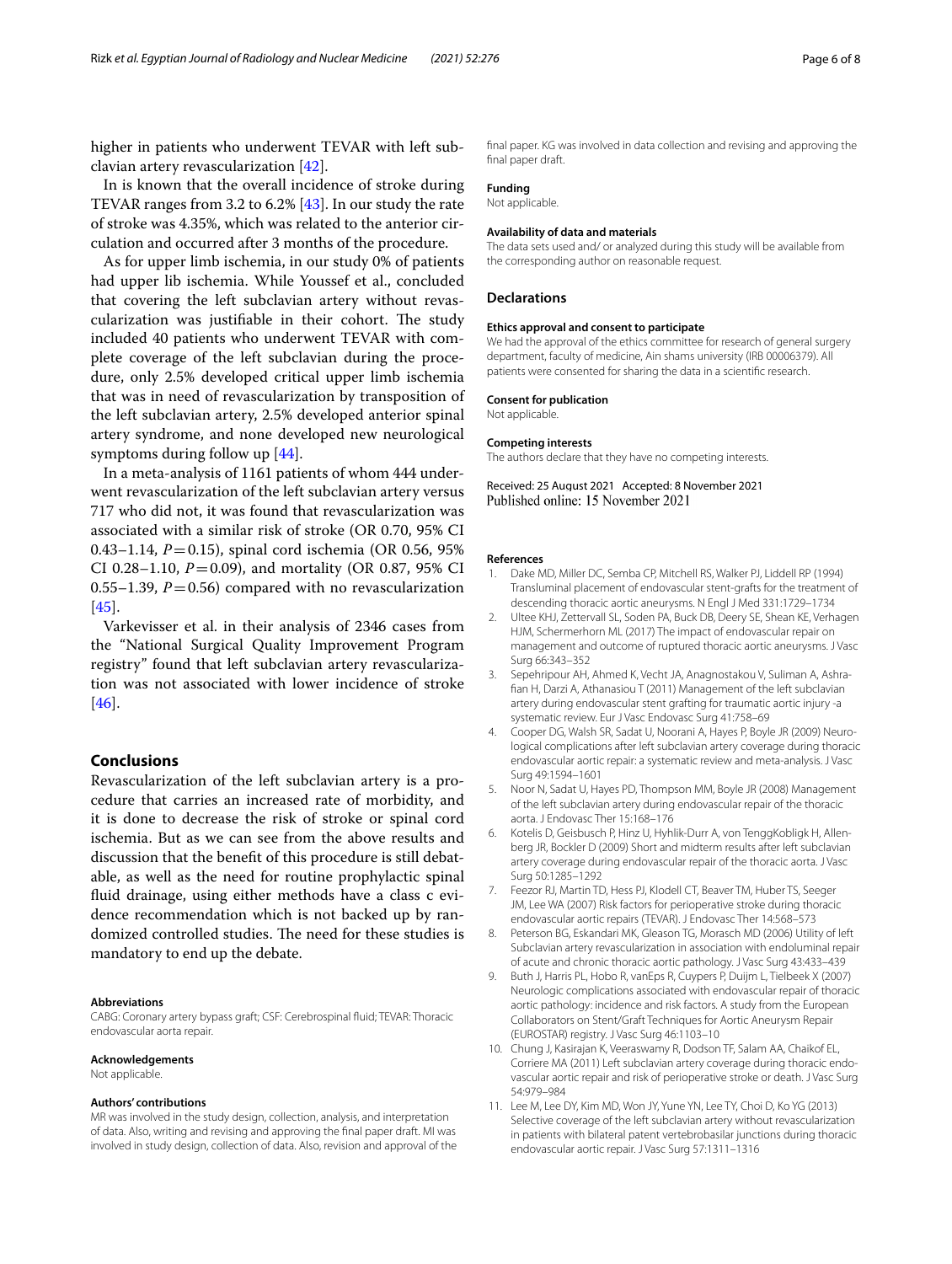- <span id="page-6-0"></span>12. Maldonado TS, Dexter D, Rockman CB, Veith FJ, Garg K, Arko F, Bertoni H, Ellozy S, Jordan W, Woo E (2013) Left subclavian artery coverage during thoracic endovascular aortic aneurysm repair does not mandate revascularization. J Vasc Surg 57:116–124
- <span id="page-6-1"></span>13. Coselli JS, LeMaire SA, Köksoy C, Schmittling ZC, Curling PE (2002) Cerebrospinal fuid drainage reduces paraplegia after thoracoabdominal aortic aneurysm repair: results of a randomized clinical trial. J Vasc Surg 35:631–639
- <span id="page-6-2"></span>14. Hiratzka LF, Bakris GL, Beckman JA, Bersin RM, Carr VF, Casey DJ et al (2010) ACCF/AHA/AATS/ACR/ASA/SCA/SCAI/ SIR/STS/SVM Guidelines for the diagnosis and management of patients with thoracic aortic disease. A report of the American College of Cardiology Foundation/American Heart Association Task Force on Practice Guidelines, American Association for Thoracic Surgery, American College of Radiology, American Stroke Association, Society of Cardiovascular Anesthesiologists, Society for Cardiovascular Angiography and Interventions, Society of Interventional Radiology, Society of Thoracic Surgeons, and Society for Vascular Medicine. J Am Coll Cardiol 55:e27-129
- <span id="page-6-3"></span>15. Wong CS, Healy D, Canning C, Coffey JC, Boyle JR, Walsh SR (2012) A systematic review of spinal cord injury and cerebrospinal fuid drainage after thoracic aortic endografting. J Vasc Surg 56:1438–1447
- <span id="page-6-4"></span>16. Arnaoutakis DJ, Arnaoutakis GJ, Beaulieu RJ, Abularrage CJ, Lum YW, Black JH (2014) Results of adjunctive spinal drainage and/or left subclavian artery bypass in thoracic endovascular aortic repair. Ann Vasc Surg 28:65–73
- <span id="page-6-5"></span>17. Ullery BW, Cheung AT, Fairman RM, Jackson BM, Woo EY, Bavaria J, Pochettino A, Wang GJ (2011) Risk factors, outcomes, and clinical manifestations of spinal cord ischemia following thoracic endovascular aortic repair. J Vasc Surg 54(3):677–684
- <span id="page-6-6"></span>18. Scott DA, Denton MJ (2016) Spinal cord protection in aortic endovascular surgery. Br J Anaesth 117(Suppl 2):ii26–ii31
- 19. Wortmann M, Böckler D, Geisbüsch P (2017) Perioperative cerebrospinal fuid drainage for the prevention of spinal ischemia after endovascular aortic repair. Gefasschirurgie 22(Suppl 2):35–40
- <span id="page-6-7"></span>20. Dijkstra ML, Vainas T, Zeebregts CJ, Hooft L, van der Laan MJ (2018) Editor's choice—Spinal cord ischaemia in endovascular thoracic and thoraco-abdominal aortic repair: review of preventive strategies. Eur J Vasc Endovasc Surg 55(6):829–841
- <span id="page-6-8"></span>21. Khan NR, Smalley Z, Nesvick CL, Lee SL, Michael LM (2016) The use of lumbar drains in preventing spinal cord injury following thoracoabdominal aortic aneurysm repair: an updated systematic review and metaanalysis. J Neurosurg Spine 25(3):383–393
- 22. Banga PV, Oderich GS, Reis de Souza L, Hofer J, Cazares Gonzalez ML, Pulido JN, Cha S, Gloviczki P (2016) Neuromonitoring, cerebrospinal fuid drainage, and selective use of iliofemoral conduits to minimize risk of spinal cord injury during complex endovascular aortic repair. J Endovasc Ther. 23(1):139–49
- <span id="page-6-9"></span>23. Maier S, Shcherbakova M, Beyersdorf F, Benk C, Kari FA, Siepe M, Czerny M, Rylski B (2019) Benefts and risks of prophylactic cerebrospinal fuid catheter and evoked potential monitoring in symptomatic spinal cord ischemia low-risk thoracic endovascular aortic repair. Thorac Cardiovasc Surg 67(5):379–384
- <span id="page-6-10"></span>24. Khemlani KH, Schurink GW, Buhre W, Schreiber JU (2021) Cerebrospinal fuid drainage in thoracic and thoracoabdominal endovascular aortic repair: a survey of current clinical practice in European Medical Centers. J Cardiothorac Vasc Anesth S1053-0770(21)00639-X
- <span id="page-6-11"></span>25. Fillinger MF, Greenberg RK, McKinsey JF, Chaikof EL (2010) Reporting standards for thoracic endovascular aortic repair (TEVAR). J Vasc Surg 52(4):1022–1033
- <span id="page-6-12"></span>26. Riambau V, Böckler D, Brunkwall J, Cao P, Chiesa R, Coppi G, Czerny M, Fraedrich G, Haulon S, Jacobs MJ, Lachat ML, Moll FL, Setacci C, Taylor PR, Thompson M, Trimarchi S, Verhagen HJ, Verhoeven EL, Esvs Guidelines Committee, Kolh P, de Borst GJ, Chakfé N, Debus ES, Hinchlife RJ, Kakkos S, Koncar I, Lindholt JS, Vega de Ceniga M, Vermassen F, Verzini F, Document Reviewers, Kolh P, Black JH 3rd, Busund R, Björck M, Dake M, Dick F, Eggebrecht H, Evangelista A, Grabenwöger M, Milner R, Naylor AR, Ricco JB, Rousseau H, Schmidli J. Editor's choice—Management of descending thoracic aorta diseases: clinical practice guidelines of the European Society for Vascular Surgery (ESVS). Eur J Vasc Endovasc Surg. 2017;53(1):4–52.
- <span id="page-6-13"></span>27. Etz CD, Weigang E, Hartert M, Lonn L, Mestres CA, Di Bartolomeo R, Bachet JE, Carrel TP, Grabenwöger M, Schepens MA, Czerny M (2015)

Contemporary spinal cord protection during thoracic and thoracoabdominal aortic surgery and endovascular aortic repair: a position paper of the vascular domain of the European Association for Cardio-Thoracic Surgery†. Eur J Cardiothorac Surg 47(6):943–957

- <span id="page-6-14"></span>28. Arora H, Kumar PA (2018) Prophylactic cerebrospinal fuid drainage for high-risk thoracic endovascular aortic repair: safe and effective? J Cardiothorac Vasc Anesth 32:890–892
- <span id="page-6-15"></span>29. Mazzeffi M, Abuelkasem E, Drucker CB, Kalsi R, Toursavadkohi S, Harris DG, Rock P, Tanaka K, Taylor B, Crawford R (2018) Contemporary single-center experience with prophylactic cerebrospinal fuid drainage for thoracic endovascular aortic repair in patients at high risk for ischemic spinal cord injury. J Cardiothorac Vasc Anesth 32(2):883–889
- <span id="page-6-16"></span>30. Suarez-Pierre A, Zhou X, Gonzalez JE, Rizwan M, Fraser CD 3rd, Lui C, Malas MB, Abularrage CJ, Black JH 3rd (2019) Association of preoperative spinal drain placement with spinal cord ischemia among patients undergoing thoracic and thoracoabdominal endovascular aortic repair. J Vasc Surg 70(2):393–403
- <span id="page-6-17"></span>31. Patel HJ, Williams DM, Drews JD, Dasika NL, Eliason JL, Passow MC, Deeb GM (2014) A 20-year experience with thoracic endovascular aortic repair. Ann Surg. 260(4):691–6 (**discussion 696–7**)
- <span id="page-6-18"></span>32. Kotelis D, Bianchini C, Kovacs B, Müller T, Bischof M, Böckler D (2015) Early experience with automatic pressure-controlled cerebrospinal fuid drainage during thoracic endovascular aortic repair. J Endovasc Ther 22(3):368–372
- <span id="page-6-19"></span>33. Melissano G, Kahlberg A, Bertoglio L, Chiesa R (2011) Endovascular exclusion of thoracic aortic aneurysms with the 1- and 2-component Zenith TX2 TAA endovascular grafts: analysis of 2-year data from the TX2 pivotal trial. J Endovasc Ther 18:338–349
- <span id="page-6-20"></span>34. Feezor RJ, Lee WA (2009) Management of the left subclavian artery during TEVAR. Semin Vasc Surg 22:159–164
- <span id="page-6-21"></span>35. Makaroun MS, Dillavou ED, Kee ST, Sicard G, Chaikof E, Bavaria J, Williams D, Cambria RP, Mitchell RS (2005) Endovascular treatment of thoracic aortic aneurysms: results of the phase II multicenter trial of the GORE TAG thoracic endoprosthesis. J Vasc Surg 41:1–9
- <span id="page-6-22"></span>36. Rizvi AZ, Murad MH, Fairman RM, Erwin PJ, Montori VM (2009) The efect of left subclavian artery coverage on morbidity and mortality in patients undergoing endovascular thoracic aortic interventions: a systematic review and meta-analysis. J Vasc Surg 50:1159–1169
- <span id="page-6-23"></span>37. Riesenman PJ, Farber MA, Mendes RR, Marston WA, Fulton JJ, Keagy BA (2007) Coverage of the left subclavian artery during thoracic endovascular aortic repair. J Vasc Surg 45:90–4 (**discussion 94-5**)
- 38. Galili O, Fajer S, Eyal A, Karmeli R (2007) Left subclavian artery occlusion by thoracic aortic stent graft: long-term clinical and duplex follow-up. Isr Med Assoc J 9:668–670
- <span id="page-6-24"></span>39. Woo E, Carpenter J, Jackson B, Pochettino A, Bavaria J, Szeto W, Fairman RM (2008) Left subclavian artery coverage during thoracic endovascular aortic repair: a single-center experience. J Vasc Surg 48:555–560
- <span id="page-6-25"></span>40. Antonello M, Menegolo M, Maturi C, Dall'Antonia A, Lepidi S, Frigo AC, Grego F, Frigatti P (2013) Intentional coverage of the left subclavian artery during endovascular repair of traumatic descending thoracic aortic transection. J Vasc Surg 57:684–90
- <span id="page-6-26"></span>41. Sobocinski J, Patterson BO, Karthikesalingam A, Thompson MM (2016) The effect of left subclavian artery coverage in thoracic endovascular aortic repair. Ann Thorac Surg 101:810–817
- <span id="page-6-27"></span>42. Delafontaine JL, Hu B, Tan TW, Tang GL, Starnes BW, Virk C, Chow WB, Zhang WW (2019) Outcome comparison of TEVAR with and without left subclavian artery revascularization from analysis of nationwide inpatient sample database. Ann Vasc Surg 58:174–179
- <span id="page-6-28"></span>43. Cheng D, Martin J, Shennib H, Dunning J, Muneretto C, Schueler S, Von Segesser L, Sergeant P, Turina M (2010) Endovascular aortic repair versus open surgical repair for descending thoracic aortic disease a systematic review and meta-analysis of comparative studies. J Am Coll Cardiol. 55(10):986–1001
- <span id="page-6-29"></span>44. Youssef A, Ghazy T, Kersting S, Leip JL, Hofmann RT, Kappert U, Matschke K, Weiss N, Mahlmann A (2018) Management of the left subclavian artery during TEVAR—complications and mid-term follow-up. Vasa 47(5):387–392
- <span id="page-6-30"></span>45. Hajibandeh S, Hajibandeh S, Antoniou SA, Torella F, Antoniou GA (2016) Meta-analysis of left subclavian artery coverage with and without revascularization in thoracic endovascular aortic repair. J Endovasc Ther 23(4):634–641